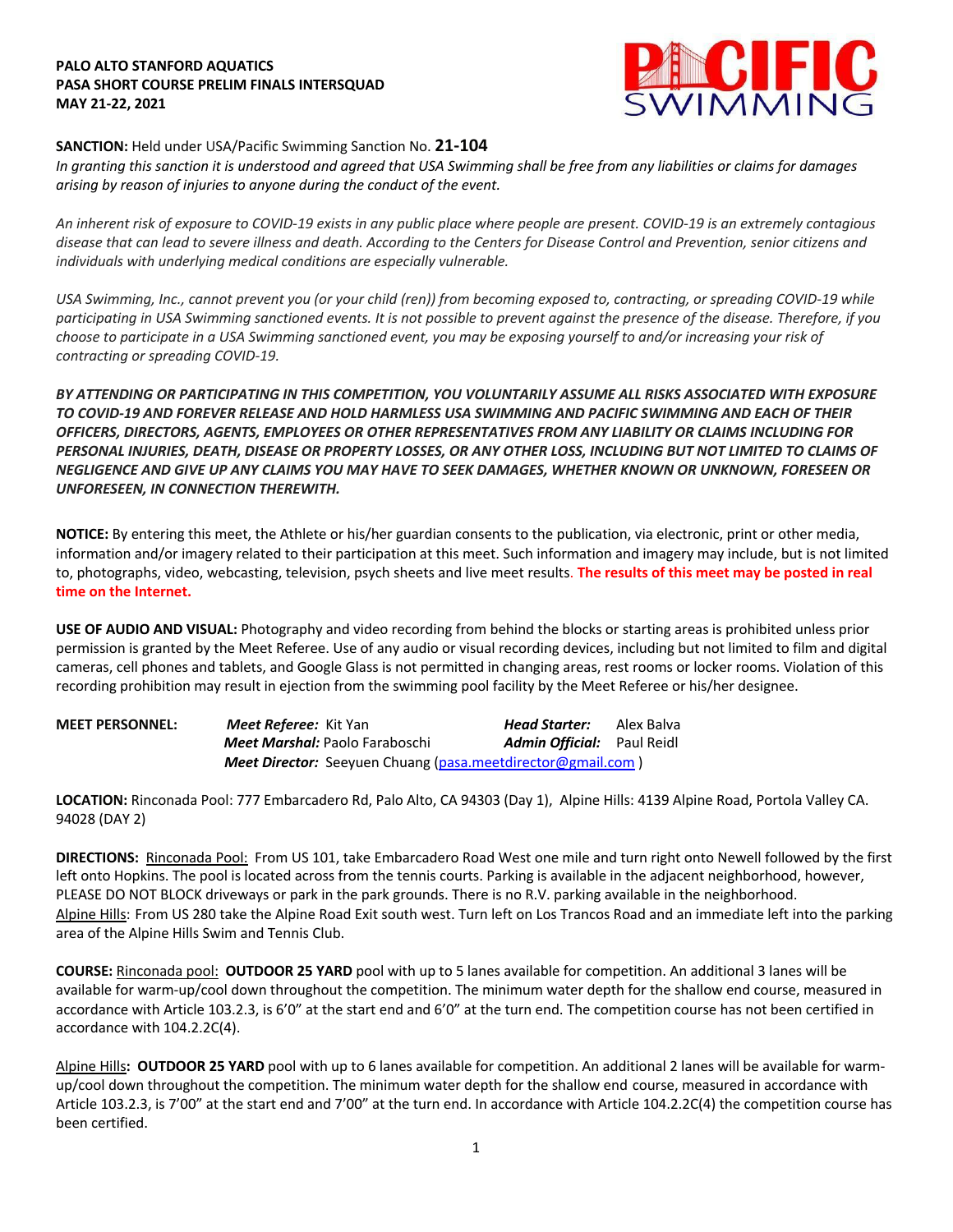**TIME: • Friday**, **May 21: Group 1** Warm-ups 4:35-4:55pm. **Group 2** Warm-ups 5:00-5:20pm. The meet will begin at 5:30pm. The meet will end at 7:50pm regardless of if events are completed; this will be at the coaches discretion.

**• Saturday**, **May 22: Group 1** Warm-ups 3:00-3:20pm. **Group 2** Warm-ups 3:25-3:45pm. The meet will begin at 4:00pm. The meet will end at 5:50pm regardless of if events are completed; this will be at the coaches discretion.

## **RULES:**

- Current USA and Pacific Swimming rules and warm-up procedures will govern the meet. A copy of these procedures will be posted at the Clerk-of-Course and emailed out in advance.
- All applicable adults participating in or associated with this meet, acknowledge that they are subject to the provisions of the USA Swimming Minor Athlete Abuse Prevention Policy ("MAAPP"), and that they understand that compliance with the MAAPP policy is a condition of participation in the conduct of this competition.
- The local facilities guidelines, restrictions and interpretation of the local public health guidelines shall be followed at this meet.
- All events are timed finals.
- All events will swim fast to slow.
- Athletes may compete in a total **3 individual events** and relay(s) on Friday May 21st AS TIME PERMITS.
- Saturday finals events will be seeded top 12 times in each corresponding 200 event as Consolation and Championships Finals.
- Saturday Finals will be seeded consolation and championship finals mixed events by age group only.
- All relays will be swum gender and age group specific. Mixed relays will not be allowed.
- Entries will be accepted until the number of splashes exceeds the estimated timeline, per the "Four-Hour Rule," based on the Athletes age and gender, or the number of entered athletes meets maximum capacity per facility restrictions.
- If local conditions warrant it the Meet Referee, with the concurrence of the Meet Director, may require a mandatory scratch down. Immediate cash refunds will be made for any mandatory scratches.
- Face mask required for all athletes, officials, and meet personnel.
- **All Coaches and Officials must wear their USA Swimming membership cards in a visible manner.**

**ATTENTION HIGH SCHOOL ATHLETES:** If you are a high school athlete in season, you need to be Unattached from this meet. It is the athlete's responsibility to be Unattached from this meet. You can un-attach at the meet if necessary. This does not apply to athletes swimming under the rules of the Nevada Interscholastic Activities Association (NIAA).

**UNACCOMPANIED ATHLETES:** Any USA Swimming Athlete-Member competing at the meet must be accompanied by a USA Swimming Member-Coach for the purposes of Athlete supervision during warm-up, competition and warm-down. If a Coach-Member of the Athlete's USA Swimming Club does not attend the meet to serve in said supervisory capacity, it is the responsibility of the Athlete or the Athlete's legal guardian to arrange for supervision by a USA Swimming Member-Coach. The Meet Director or Meet Referee may assist the Athlete in making arrangements for such supervision; however, it is recommended that such arrangements be made in advance of the meet by the Athlete's USA Swimming Club Member-Coach.

**RACING STARTS:** Athletes must be certified by a USA Swimming member-coach as being proficient in performing a racing start or must start the race in the water. It is the responsibility of the Athlete or the Athlete's legal guardian to ensure compliance with this requirement.

## **RESTRICTIONS:**

- Smoking and the use of other tobacco products is prohibited on the pool deck, in the locker rooms, in spectator seating, on standing areas and in all areas used by Athletes, during the meet and during warm-up periods.
- Sale and use of alcoholic beverages is prohibited in all areas of the meet venue.
- No glass containers are allowed in the meet venue.
- No propane heater is permitted except for snack bar/ meet operations.
- All shelters must be properly secured.
- Deck Changes are prohibited.
- Destructive devices, to include but not limited to, explosive devices and equipment, firearms (open or concealed), blades, knives, mace, stun guns and blunt objects are strictly prohibited in the swimming facility and its surrounding areas. If observed, the Meet Referee or his/her designee may ask that these devices be stored safely away from the public or removed from the facility. Noncompliance may result in the reporting to law enforcement authorities and ejection from the facility. Law enforcement officers (LEO) are exempt per applicable laws.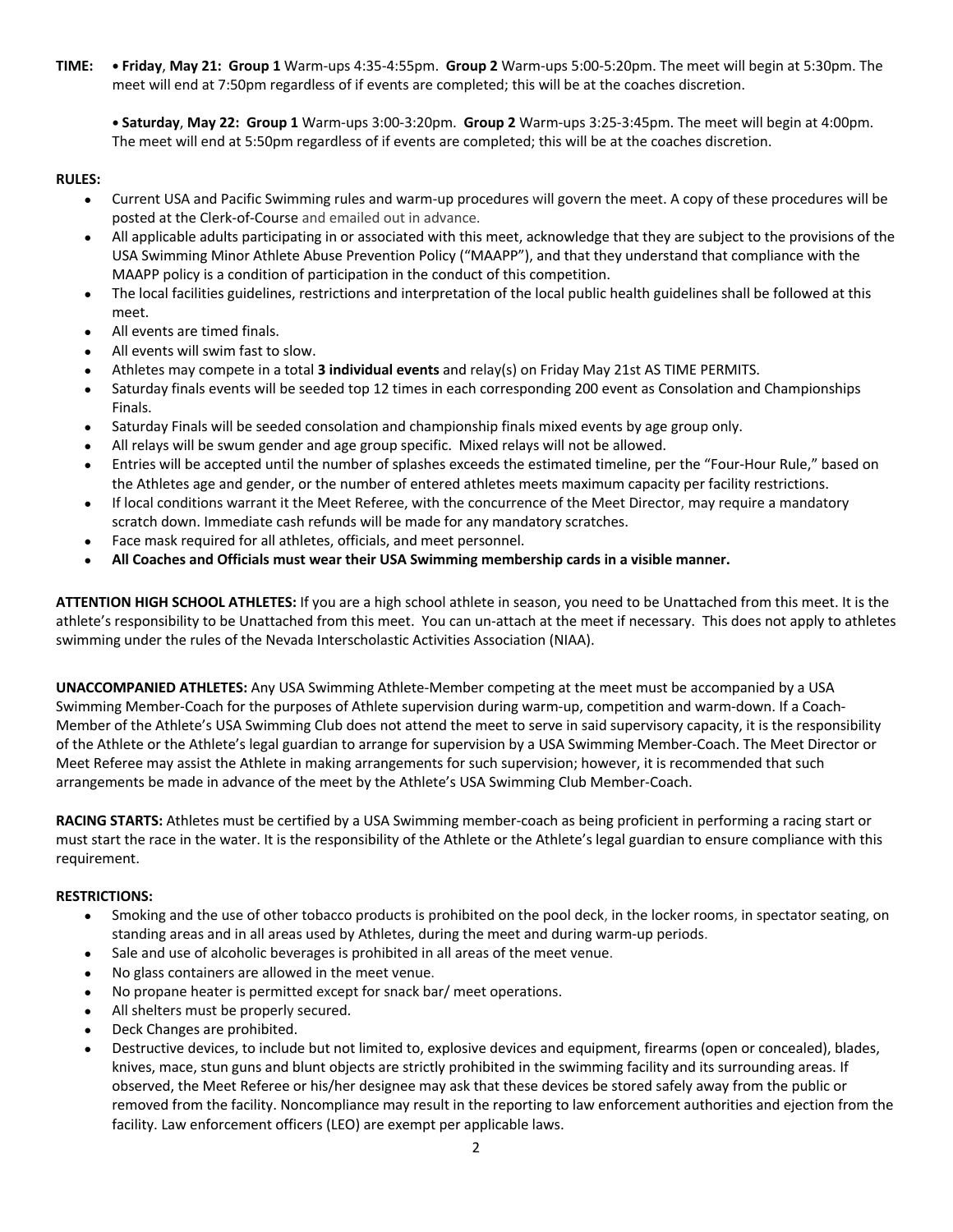- Operation of a drone, or any other flying apparatus, is prohibited over the venue (pools, Athlete/Coach areas, Spectator areas and open ceiling locker rooms) any time Athletes, Coaches, Officials and/or Spectators are present.
- No parents or spectators are permitted on campus outside of drop off and pick-up times. No congregating at the gates or use of facilities including restrooms is permitted to those not entered in the session or actively working. All Santa Clara County directives will be followed throughout the event. Any parents or spectators who cannot follow the guidelines may cause removal of their athlete from the meet and be asked to leave the facility.
- All persons entering the facility will be required to go through the Covid19 checkpoint process. Any patrons with a cough, fever, shortness of breath or exposure to anyone with Covid19 will not be permitted into the facility. Staff and Meet personnel may be required to complete further protocols including a temperature check if required by the Santa Clara County Health Officer.

# **ELIGIBILITY:**

- Athletes must be current members of USA Swimming and enter their name and registration number on the meet entry form as they are shown on their Registration Card. If this is not done, it may be difficult to match the Athlete with the registration and times database. The meet host will check all Athlete registrations against the SWIMS database and if not found to be registered, the Meet Director shall accept the registration at the meet (a \$10 surcharge will be added to the regular registration fee). Duplicate registrations will be refunded by mail.
- Meet is open only to qualified athletes registered with **PASA**. Athletes who are unattached but participating with **Palo Alto Stanford Aquatics (UN-PASA)** are eligible to compete.
- Entries with "NO TIME" will be ACCEPTED.
- Disabled Athletes are welcome to attend this meet and should contact the Meet Director or Meet Referee regarding any special accommodations on entry times and seeding per Pacific Swimming policy.
- The Athlete's age will be the age of the Athlete on the first day of the meet.

**ENTRY FEES:** Each athlete shall be charged a flat fee of **\$40** for the meet. Entries will be rejected if payment is not sent at time of request. No refunds will be made, except for event cancellation. Special consideration will be granted for emergency/ medical reasons.

**ONLINE ENTRIES:** To enter only go to **http://www.fastswims.com** to receive an immediate entry confirmation. This method requires payment by credit card. FastSwims charges a processing fee for this service, 6.5% of the total Entry Fees plus \$0.75 per transaction, regardless of number of Athletes. Please note that the processing fee is a separate fee from the Entry Fees. **Enter ONLY for Friday Session Events.** Deadline for entries shall be **Friday, May 14 by 5:00pm**.

**CHECK-IN:** The meet shall be pre-seeded. Athletes shall report to the bullpen area at their scheduled time for each event.

**SCRATCHES:** Any Athletes not reporting for or competing in an individual timed final event that they have entered shall not be penalized.

## **AWARDS:** None.

**ADMISSION:** Free, however, spectators are discouraged from attending.

**MISCELLANEOUS:** No overnight parking is allowed. Facilities will not be provided after meet hours. Spectators will need to remain outside of the pool facility and will not be allowed to set up chairs or personal shade.